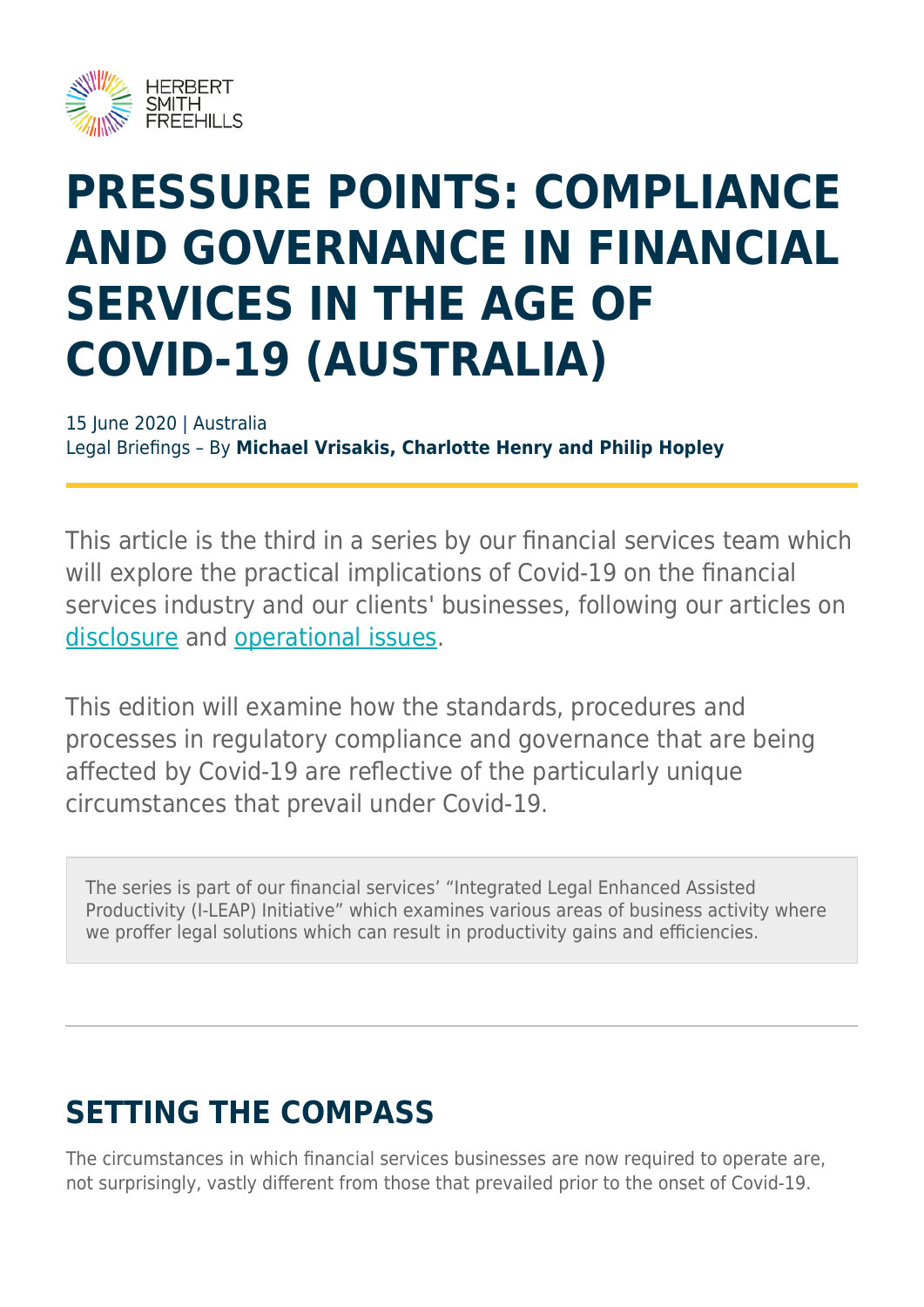What financial institutions need to know as a priority, however, is how these circumstances affect, shape, temper or otherwise interact with a range of legal obligations, under statute and general law.

First, there is the question of whether these circumstances do have some impact and effect on a variety of legal obligations. The answer, in our opinion, is resoundingly yes.

The overarching reason for this is because a vast number of legal obligations are framed in terms of a standard of conduct which contains, deliberately, some fluidity and elasticity.

This trait is a very deliberate feature of much legislation and other law, which seeks to be fluid to accommodate evolving circumstances. A classic example is the standard of reasonable care historically under the general law (ie negligence which is now also a staple regulatory standard of conduct under statute.

The interesting aspect of this in-built elasticity is that it can adjust itself not just to industry standards of conduct (such as community expectations) but also to market conditions.

We will provide some examples of this phenomenon in four different areas.

- 1. section 912A of the Corporations Act;
- 2. statutory regulatory duties involving reasonable steps;
- 3. general law (common law); and
- 4. compliance standards.

#### **SECTION 912A OF THE CORPORATIONS ACT**

As we know, this provision is now a civil penalty provision and it covers a raft of different obligations relating to the provision of financial series (see our [previous edition\)](https://hsfnotes.com/fsraustralia/2020/06/02/regulatory-rinkles-spotlight-on-efficiently-honestly-and-fairly/) specifically dealing with the obligation of efficiency, honesty and fairness under section 912A).

It is appropriate to start with an analysis of efficiency, honesty and fairness from the point of view of what we have called the Covid Syndrome (**CS**).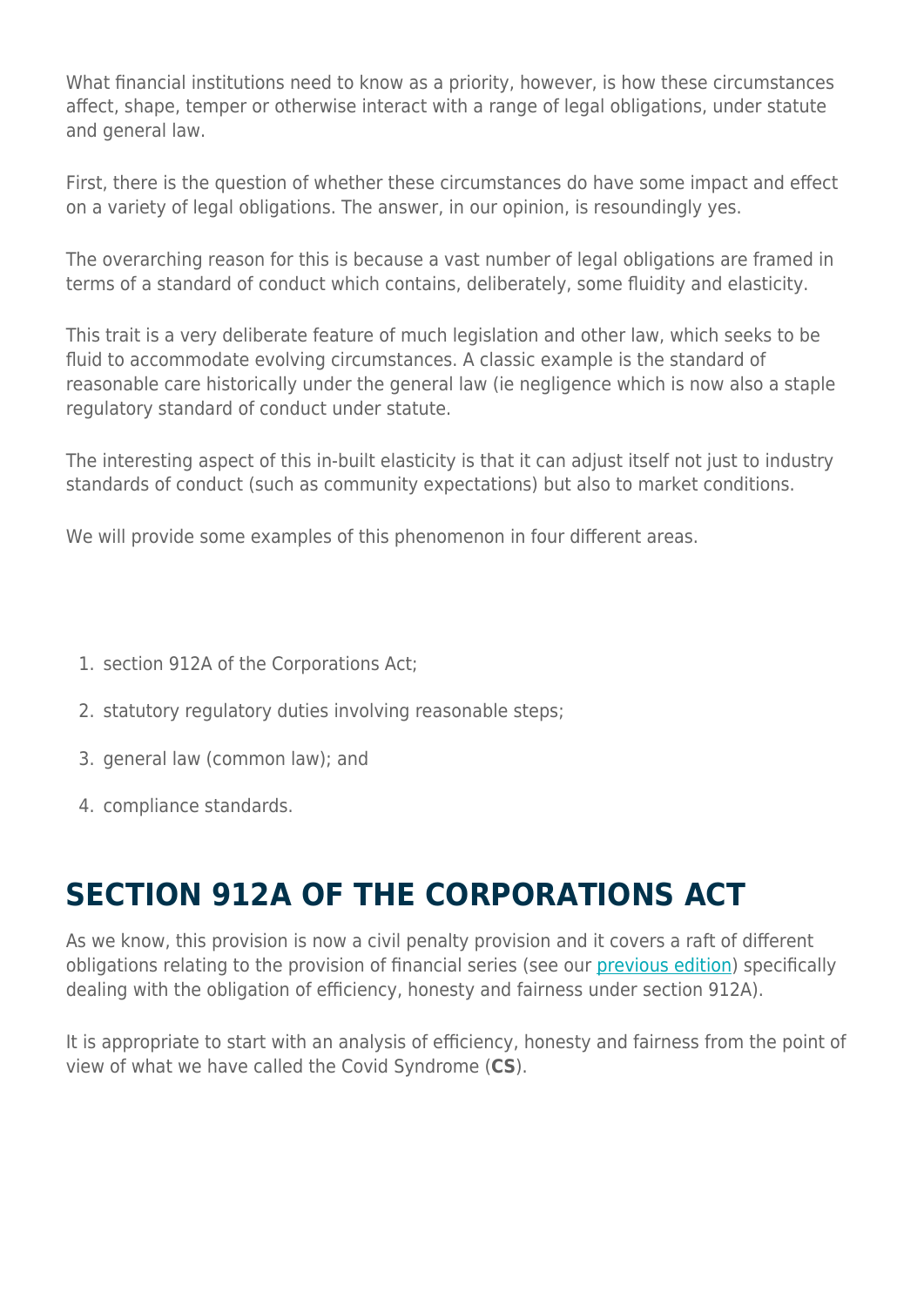Honesty is a standard of conduct that is less likely, for obvious reasons, to be affected in its scope by the CS. Last year, a new definition of "dishonesty" was introduced under the Corporations Act to provide that conduct is dishonest if it is "dishonest according to the standards of ordinary people". The effect of this change is that unlike the test for dishonesty in the Criminal Code, it is no longer necessary to prove that the defendant knew that the relevant conduct was dishonest or had intended to act dishonestly, thereby lowering the threshold for dishonesty for the purposes of the Corporations Act.

However, the concepts of "efficiency" and "fairness" are more likely to be affected by the impact of the CS. In other words, what can be achieved and measured as efficiency will likely be impacted by the practical and operational constraints caused by the CS.

For example, the provision of efficient financial advice can depend on resourcing constraints, processing constraints and systems constraints, which are all affected to varying degrees by the CS. Moreover, each organisation may be impacted in different ways and to different extents.

This is not to say that the CS can excuse non-compliance with specific legislative or general law obligations. But it can affect the scope and content of general conduct obligations under legislation and general law. ASIC has stated that while it is prepared to provide support to entities in assisting them to respond to CS, it expects them to continue to treat customers fairly, and for financial services licensees to continue to act fairly, honestly and efficiently. There will be a point where CS disruption no longer just affects the scope and content of the general conduct obligations, but means that services can no longer be performed efficiently, honestly and fairly, which may in turn impact on the ability of the relevant financial institution to charge fees for the services.

A good example is the operation of call centres where compliance is a key part of providing financial advice and monitoring of the advice is a key part of compliance. In circumstances where staff are by necessity working from home, recording of phone calls, which otherwise might be regarded as efficient and fair, as well as part of a good compliance framework, may not be possible. So the standard of conduct, which includes the appropriate supervision of the provision of financial services, must reflect these practical exigencies to a reasonable degree. If recording is not possible, then other replacement measures may be needed. The CS may justify changing the makeup of the licensee's compliance arrangements (eg to include more frequent training and other monitoring) if it is really not possible to record calls for people working at home. This is where the compliance framework intersects with the business continuity plan.

Dealing with the issue of a financial product interest might ordinarily mean processing the application within a certain reasonable timeframe (see discussion on section 1017E below). However, where administrative constraints are caused by the CS, one can see how this standard of conduct can be tempered/affected by the CS.

The next relevant obligation in section 912A is the obligation to have in place adequate arrangements for the management of conflicts of interest. Here some fluidity exists in the concepts of both "adequate" and "management".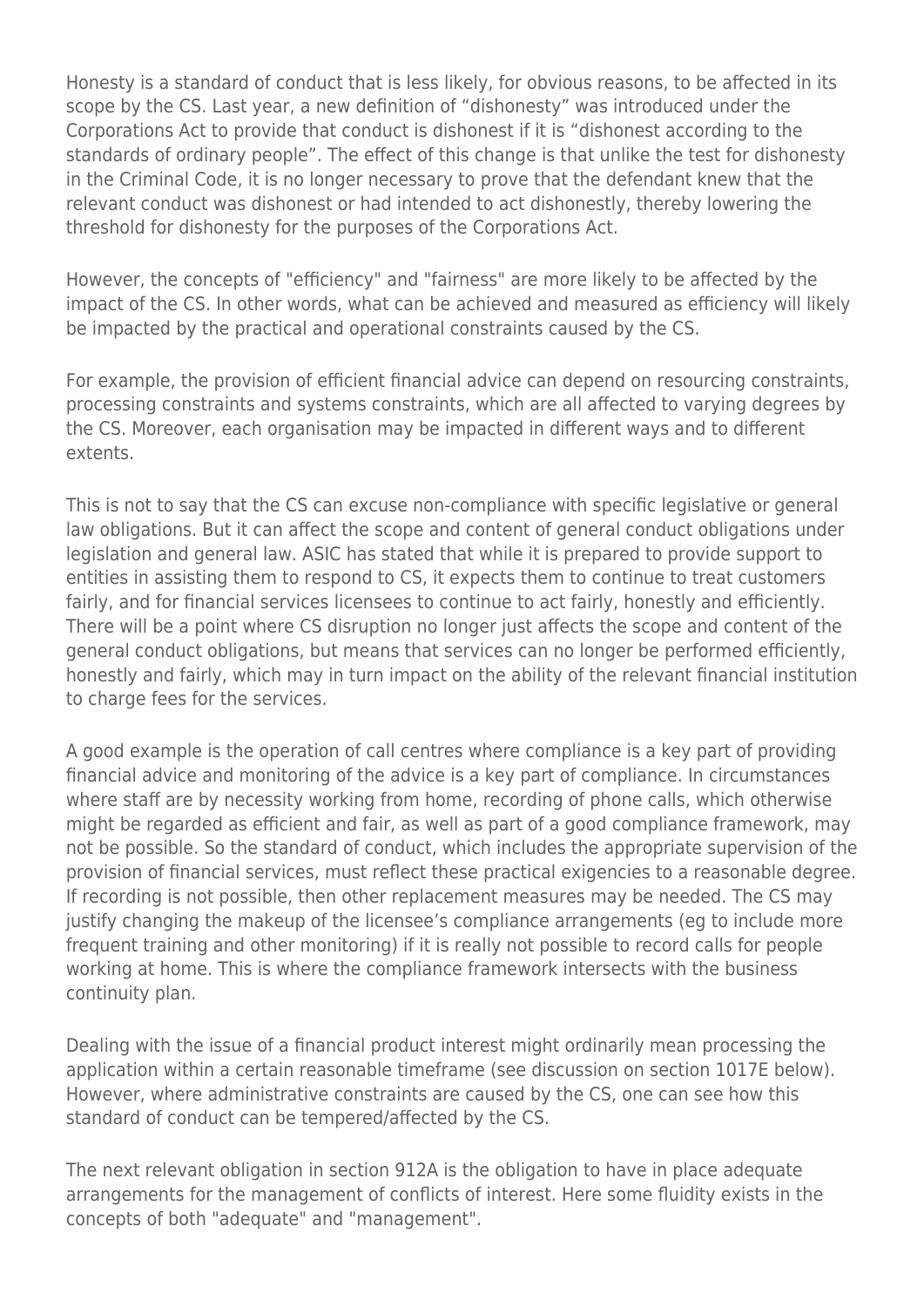What is adequate and constitutes management of conflicts may depend on what is both possible and practical under the CS. While the question of adequate is likely to be an objective test, the CS can be relevant to the question of why the arrangements were still adequate in the circumstances or alternatively, why they were not adequate despite the CS.

Having weekly compliance meetings where conflicts issues are addressed may need to be altered because of staffing issues (including employment restrictions) or systems issues (including diversion of, or limitations on, systems and resources) to prioritise other operational issues (such as dealing with redemptions and liquidity issues).

Another example of the CS at work is the obligation to take reasonable steps to ensure that representatives comply with financial services laws (section 912A(1)(ca)). As we will see later in this discussion, what is reasonable can again be impacted by the CS in terms of available resources, systems etc.

The same is true in relation to the obligation to have adequate resources to provide relevant financial services (section 912A(1)(d)). As noted above, there will be a point where CS disruption no longer just affects the scope and content of the obligation but means that the licensee does not have adequate resources to keep providing the services. While CS can move the line in relation to what are adequate resources, there is a point beyond which the resources are no longer adequate and need to be supplemented (and the CS cannot exempt the need to supplement to that minimum standard).

### **STANDARDS INVOLVING REASONABLENESS**

There are a myriad of provisions in relevant pieces of legislation regulating financial services which utilise the standard of reasonableness as a benchmark, including:

- the Corporations Act;
- the ASIC Act;
- the Life Insurance Act:
- the Superannuation Industry (Supervision) Act: and
- the Banking Executive Accountability Regime (**BEAR**) and Financial Accountability Regime (**FAR**) legislation.

An example that we have already addressed to some extent in our [previous disclosure](https://www.herbertsmithfreehills.com/latest-thinking/covid-19-pressure-points-financial-product-disclosure-in-the-age-of-covid-19) [edition](https://www.herbertsmithfreehills.com/latest-thinking/covid-19-pressure-points-financial-product-disclosure-in-the-age-of-covid-19) is the requirement to disclose information in a product disclosure statement (**PDS**).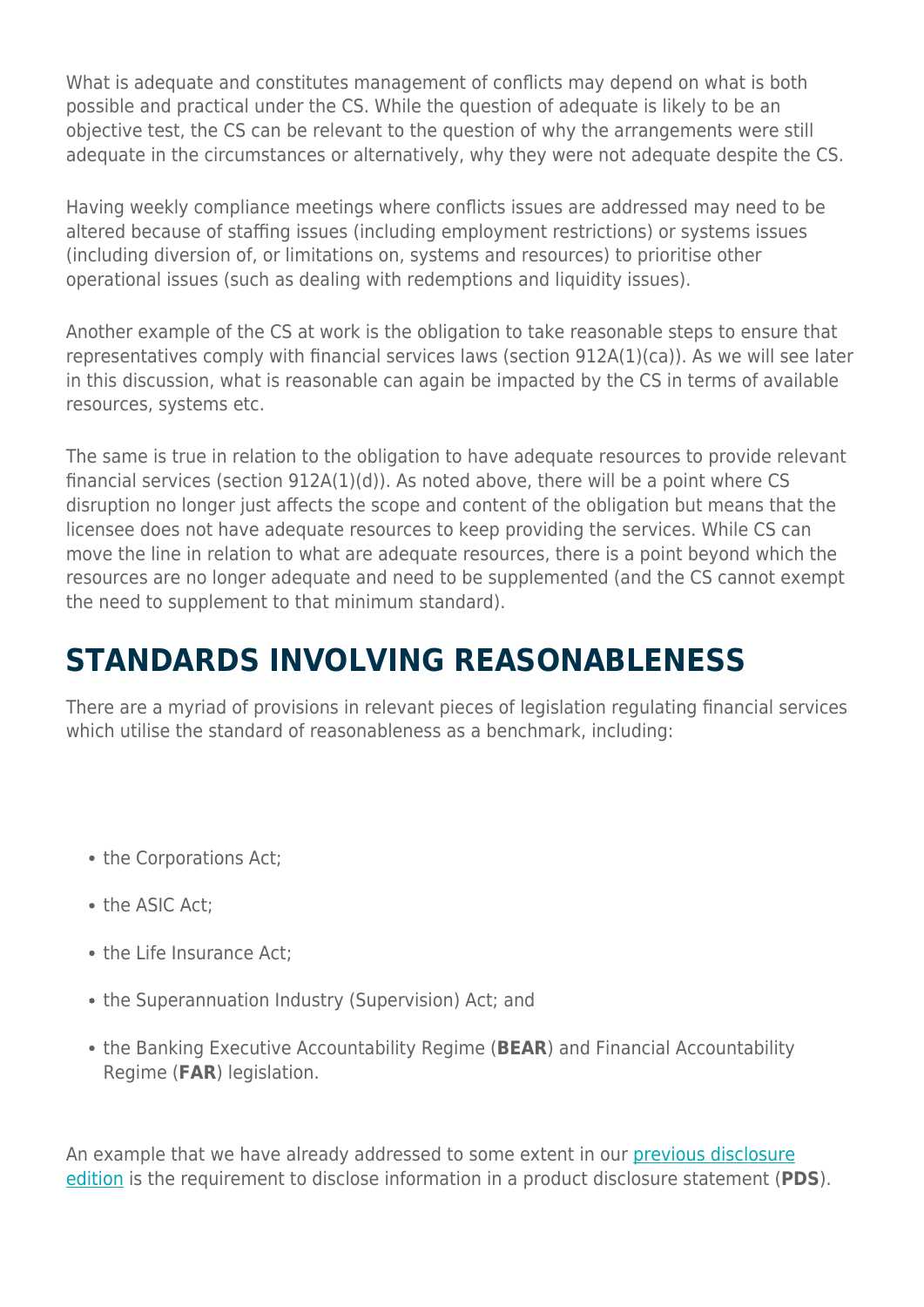Under section 1013F of the Corporations Act, information can be excluded from a PDS if it would not be reasonable to expect to find the information in the PDS. Sub-section 1013F(2)(c) provides that a relevant factor capable of being taken into account is "the kinds of things such persons may reasonably be expected to know".

In the CS world, certain events such as the existence of the pandemic phenomenon itself, the fact that markets have been disrupted, and the fact that the Government has allowed early withdrawal of superannuation benefits may all fit within this umbrella. This aspect is addressed specifically in section 1013F(2) of the Corporations Act, which permits the taking into account of "the kinds of things such persons may reasonably be expected to know".

But, beyond this, there are many provisions of this and other laws which impose obligations in the nature of "reasonable steps"; for example, section 961L of the Corporations Act, which provides that a "financial services licensee must take reasonable steps to ensure the representatives of the licensee comply with sections 961B, 961G, 961H and 961J".

Such an obligation of reasonable steps applies in other legislative regimes such as the BEAR and the proposed FAR, where various obligations exist on an entity as well as on an accountable person to take reasonable steps to ensure compliance with a particular standard. In the case of BEAR, there is a standard of reasonableness within a standard of reasonableness, where the entity must take reasonable steps to ensure that each of its accountable persons meets his or her accountability obligations, with such accountability obligations including the obligation to act with due skill, care and diligence.

Of course, what are reasonable steps or a reasonable standard of care are likely to be impacted by the extraordinary circumstances of the CS, at least temporarily.

Notwithstanding the above discussion on reasonable standards, we have found that appropriate governance standards are being approached slightly differently, particularly with the overlay of BEAR where that is applicable. Most financial services providers have implemented some form of a Covid-19 Response Team involving stakeholders from across the business with an executive management lead point of contact, which is taking over the day-to-day governance and management of the Covid-19 response. The role of the Covid-19 Response Team is critically important for a number of reasons not covered here (eg communication), but its role in enhancing the governance of a financial services provider is important. The Response Team will be amassing an enormous amount of information during this time, which is essentially stress testing each element of the business continuity plan to allow the provider to update it going forward to include, for example, additional backup/alternative business processes to ensure continuation of critical business services.

### **GENERAL LAW**

The classic example of the application of the standard of reasonableness to general law is in the area of the tort of negligence. Here, the concept of reasonable care could very well be affected by what is possible, practical, and feasible under the CS.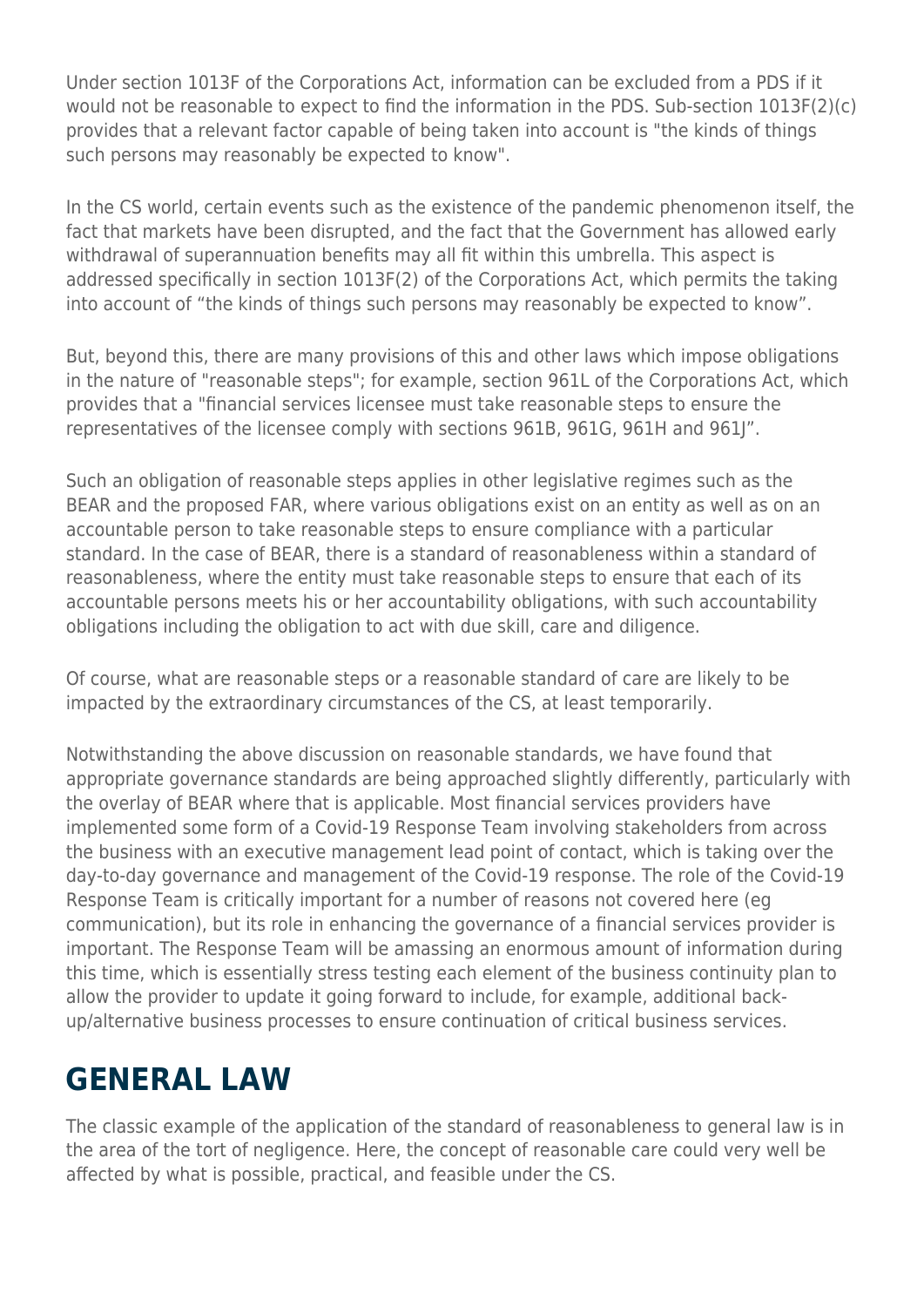An example might be that ordinarily, work performed by an organisation might have safety precautions which, because of the lack of mobility of staff, might be temporarily impacted.

Of course, in evaluating what is reasonable, one must look at other ways of acting reasonably that might still be possible under the CS and where not possible, may require activity to be suspended or modified.

#### **COMPLIANCE AND GOVERNANCE STANDARDS**

Compliance is a broad area of focus for financial services licensees. To narrow down its compass, one can start with a key area of supervision.

As indicated earlier in this discussion, supervision standards by necessity are subject to resourcing and systems constraints. Again, this area may be one where the CS effect is only of temporary impact.

A question arises as to whether it is legitimate that these obligations are subject to such constraints. This question is somewhat beside the point. The point is that compliance standards will by necessity be affected to an extent by what is possible, viable and reasonable. As observed earlier, there is again a line beyond which compliance standards cannot be reduced and the financial service should not be provided as it cannot be provided to an appropriate standard. Here, what is reasonable may be raising or using additional capital to invest in better business continuity measures and alternative monitoring systems to minimise disruption to the compliance framework.

To some extent, technology can overcome many practical difficulties caused by the CS but it will not always be the case.

Outsourcing is a prime example. Where compliance is outsourced to a third party supplier where resourcing or systems are affected by the CS, then naturally, usual compliance standards are likely to be affected.

It is then a question whether the reduction of compliance levels is reasonable in all the circumstances.

There are some particular limbs of section 912A of the Corporations Act that are relevant in this context, as follows:

(section 912A(1)(d), which requires adequate resources, including financial, technological and human resources, to provide the financial services covered by the relevant licence and to carry out supervisory arrangements;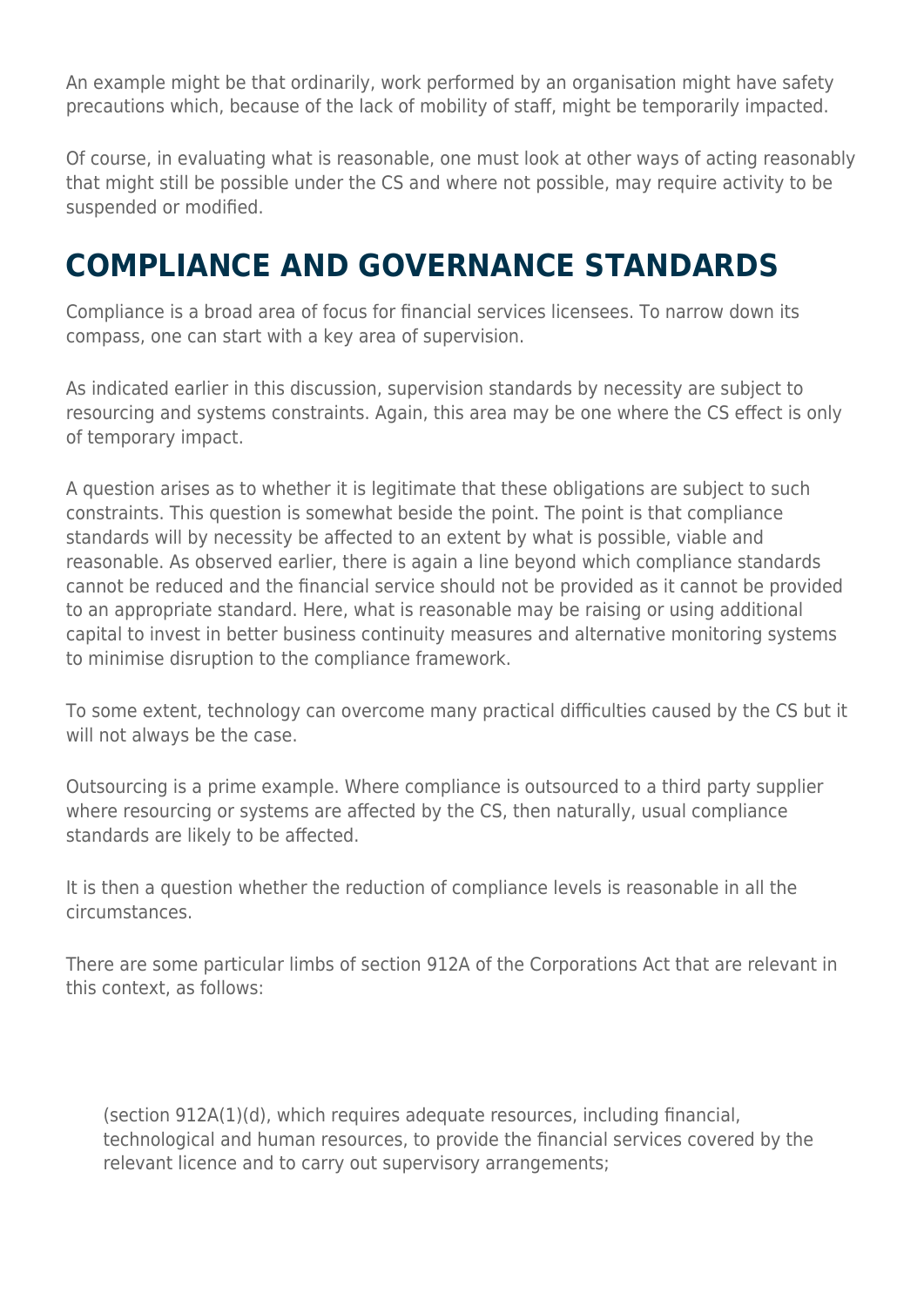section 912A(1)(aa) relating to management of conflicts of interests also employs the concept of adequate arrangements; and

section 912A(1)(f) refers to the concept of "adequately trained".

The CS definitely can impact on all these areas. Does this mean that a licensee is in breach if there is a marked difference in these areas during the CS as opposed to prior? It is suggested that one must look at this issue holistically and not just at a particular moment. If there is a deficit, then the licensee should be afforded a reasonable time to shore up its resources and supervisory capabilities.

So again, it is suggested that, particularly due to the unusual phenomenon of the CS, a particular moment in time test is not the appropriate test point.

#### **RISK MANAGEMENT**

The CS brings with it new risks that will need to be evaluated and responded to. In many cases, the risks are novel.

This in itself presents challenges from a risk management perspective. Identifying and responding to these risks is part and parcel of a licensee's dynamic risk management framework and capability.

At the same time, the CS will in some organisations place stress on the risk management ecosystem in terms of pre-CS risks.

Both of these areas will no doubt be the focus of a financial institution's risk function.

Evidence of consideration and documentation of these issues and the organisation's response are already a first step in the management of these issues.

## **ACTION**

We would welcome any examples, case studies or questions you might have in relation to the above and encourage you to email our team.

[Click here to read the first article in our series](https://www.herbertsmithfreehills.com/latest-thinking/covid-19-pressure-points-financial-product-disclosure-in-the-age-of-covid-19)

[Click here to read the second article in our series](https://www.herbertsmithfreehills.com/latest-thinking/covid-19-pressure-points-operational-disruption-in-financial-services-in-the-age-of)